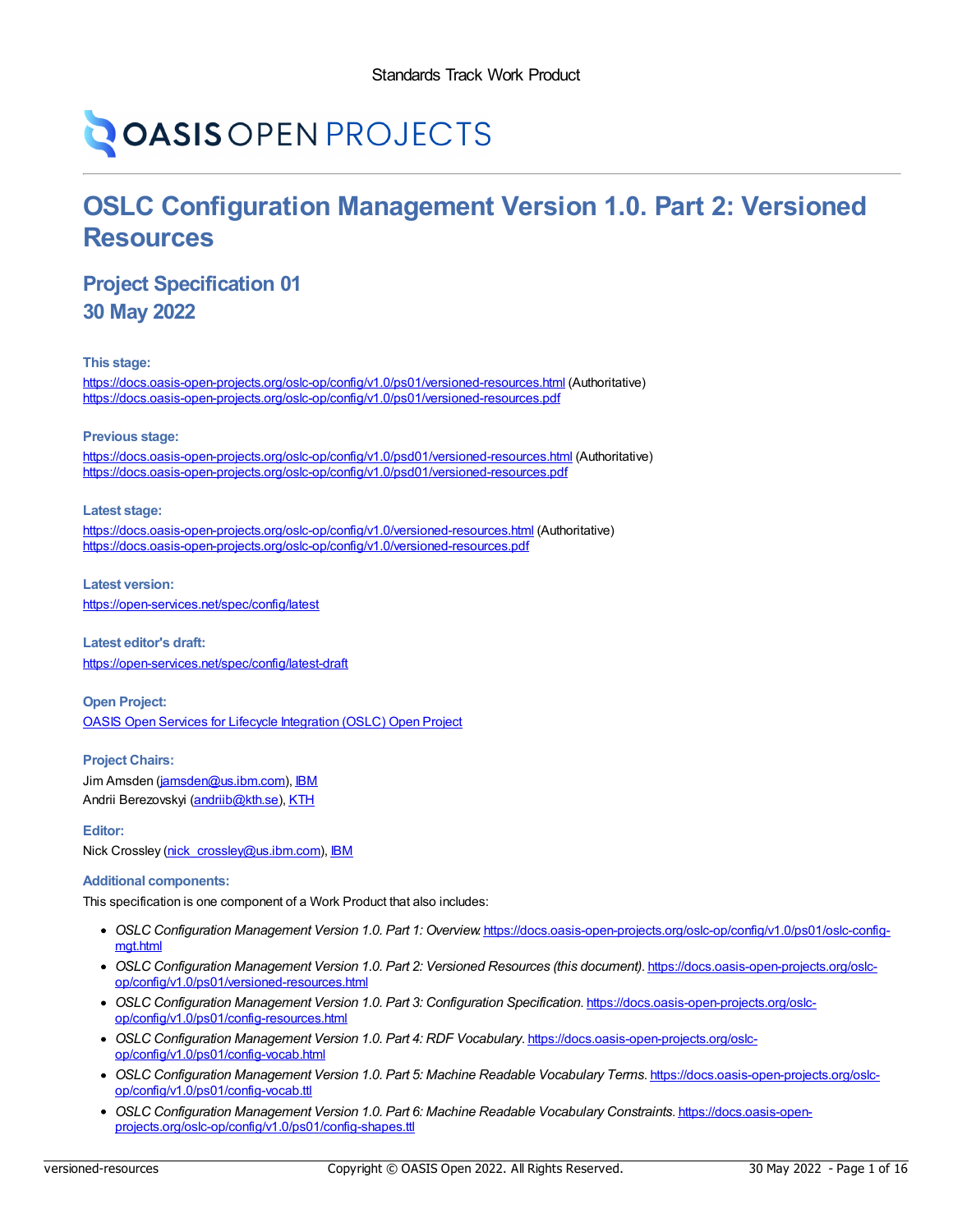#### **RDF Namespaces:**

<http://open-services.net/ns/config#>

#### **Abstract:**

This part of the OSLC Configuration Management Specification defines the representation and behavior of versioned resources.

#### **Status:**

This document was last revised or approved by the OASIS Open Services for Lifecycle [Integration](https://open-services.net/about/) (OSLC) Open Project on the above date. The level of approval is also listed above. Check the "Latest stage" location noted above for possible later revisions of this document. Any other numbered Versions and other technical work produced by the Open Project are listed at [https://open-services.net/about/.](https://open-services.net/about/)

Comments on this work can be provided by opening issues in the project repository or by sending email to the project's public comment list oslc[op@lists.oasis-open-projects.org.](mailto:oslc-op@lists.oasis-open-projects.org)

Note that any machine-readable content (Computer Language [Definitions](https://www.oasis-open.org/policies-guidelines/tc-process-2017-05-26/#wpComponentsCompLang)) declared Normative for this Work Product is provided in separate plain text files. In the event of a discrepancy between any such plain text file and display content in the Work Product's prose narrative document(s), the content in the separate plain text file prevails.

#### **Citation format:**

When referencing this specification the following citation format should be used:

#### **[OSLC-Config-1.0-Part2]**

*OSLC Configuration Management Version 1.0. Part 2: Versioned Resources*. Edited by Nick Crossley. 30 May 2022. OASIS Project Specification 01. [https://docs.oasis-open-projects.org/oslc-op/config/v1.0/ps01/versioned-resources.html.](https://docs.oasis-open-projects.org/oslc-op/config/v1.0/versioned-resources.html) Latest stage: https://docs.oasis-open-projects.org/oslcop/config/v1.0/versioned-resources.html.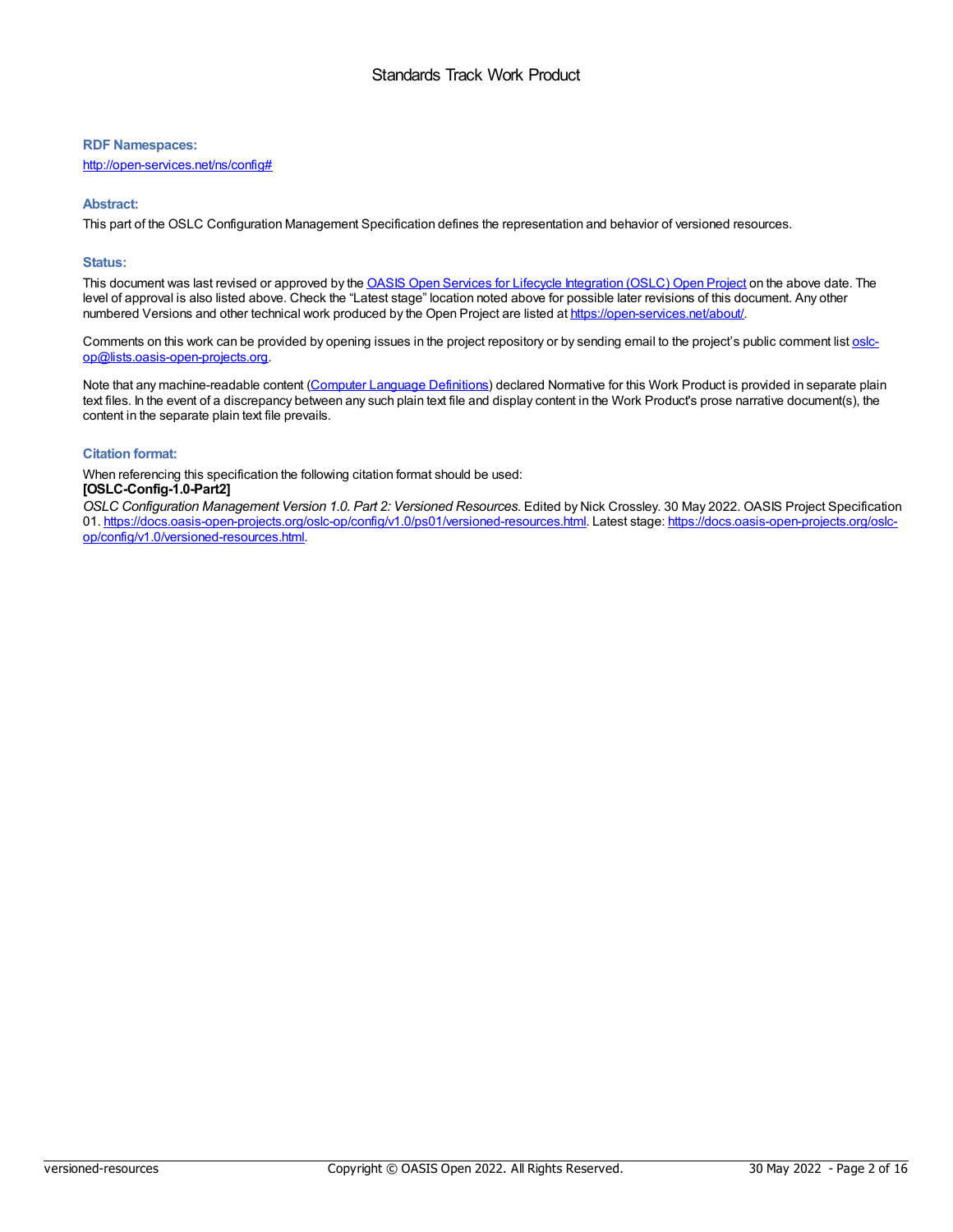### **Notices**

Copyright © OASIS Open 2013-2022. All Rights Reserved.

All capitalized terms in the following text have the meanings assigned to them in the OASIS Intellectual Property Rights Policy (the "OASIS IPR [Policy](https://www.oasis-open.org/policies-guidelines/ipr/)"). The full **Policy** may be found at the OASIS website.

This [specification](https://www.apache.org/licenses/LICENSE-2.0) is published under the Attribution 4.0 [International](https://creativecommons.org/licenses/by/4.0/legalcode) (CC BY4.0). Portions of this specification are also provided under the Apache License 2.0.

All contributions made to this project have been made under the OASIS Contributor License [Agreement](https://www.oasis-open.org/policies-guidelines/open-projects-process/#individual-cla-exhibit) (CLA).

For information on whether any patents have been disclosed that may be essential to implementing this specification, and any offers of patent licensing terms, please refer to the Open Projects IPR [Statements](https://github.com/oasis-open-projects/administration/blob/master/IPR_STATEMENTS.md#open-services-for-lifecycle-collaboration-oslc-open-project) page.

This document and translations of it may be copied and furnished to others, and derivative works that comment on or otherwise explain it or assist in its implementation may be prepared, copied, published, and distributed, in whole or in part, without restriction of any kind, provided that the above copyright notice and this section are included on all such copies and derivative works. However, this document itself may not be modified in any way, including by removing the copyright notice or references to OASIS, except as needed for the purpose of developing any document or deliverable produced by an OASIS Open Project or OASIS Technical Committee (in which case the rules applicable to copyrights, as set forth in the OASIS IPR Policy, must be followed) or as required to translate it into languages other than English.

The limited permissions granted above are perpetual and will not be revoked byOASIS or its successors or assigns.

This document and the information contained herein is provided on an "AS IS" basis and OASIS DISCLAIMS ALL WARRANTIES, EXPRESS OR IMPLIED, INCLUDING BUT NOT LIMITED TO ANYWARRANTYTHAT THE USE OF THE INFORMATION HEREIN WILL NOT INFRINGE ANY OWNERSHIP RIGHTS OR ANYIMPLIED WARRANTIES OF MERCHANTABILITYOR FITNESS FOR A PARTICULAR PURPOSE.

OASIS requests that anyOASIS Party or any other party that believes it has patent claims that would necessarily be infringed by implementations of this OASIS Project Specification or OASIS Standard, to notify the OASIS TC Administrator and provide an indication of its willingness to grant patent licenses to such patent claims in a manner consistent with the IPR Mode of the OASIS Technical Committee that produced this specification.

OASIS invites any party to contact the OASIS TC Administrator if it is aware of a claim of ownership of any patent claims that would necessarily be infringed by implementations of this specification by a patent holder that is not willing to provide a license to such patent claims in a manner consistent with the IPR Mode of the OASIS Open Project that produced this specification. OASIS may include such claims on its website, but disclaims any obligation to do so.

OASIS takes no position regarding the validity or scope of any intellectual property or other rights that might be claimed to pertain to the implementation or use of the technology described in this document or the extent to which any license under such rights might or might not be available; neither does it represent that it has made any effort to identify any such rights. Information on OASIS' procedures with respect to rights in any document or deliverable produced by an OASIS Technical Committee can be found on the OASIS website. Copies of claims of rights made available for publication and any assurances of licenses to be made available, or the result of an attempt made to obtain a general license or permission for the use of such proprietary rights by implementers or users of this OASIS Open Project Specification or OASIS Standard, can be obtained from the OASIS TC Administrator. OASIS makes no representation that any information or list of intellectual property rights will at any time be complete, or that any claims in such list are, in fact, Essential Claims.

The name "OASIS" is a trademark of [OASIS,](https://www.oasis-open.org) the owner and developer of this specification, and should be used only to refer to the organization and its official outputs. OASIS welcomes reference to, and implementation and use of, specifications, while reserving the right to enforce its marks against misleading uses. Please see <https://www.oasis-open.org/policies-guidelines/trademark/> for above quidance.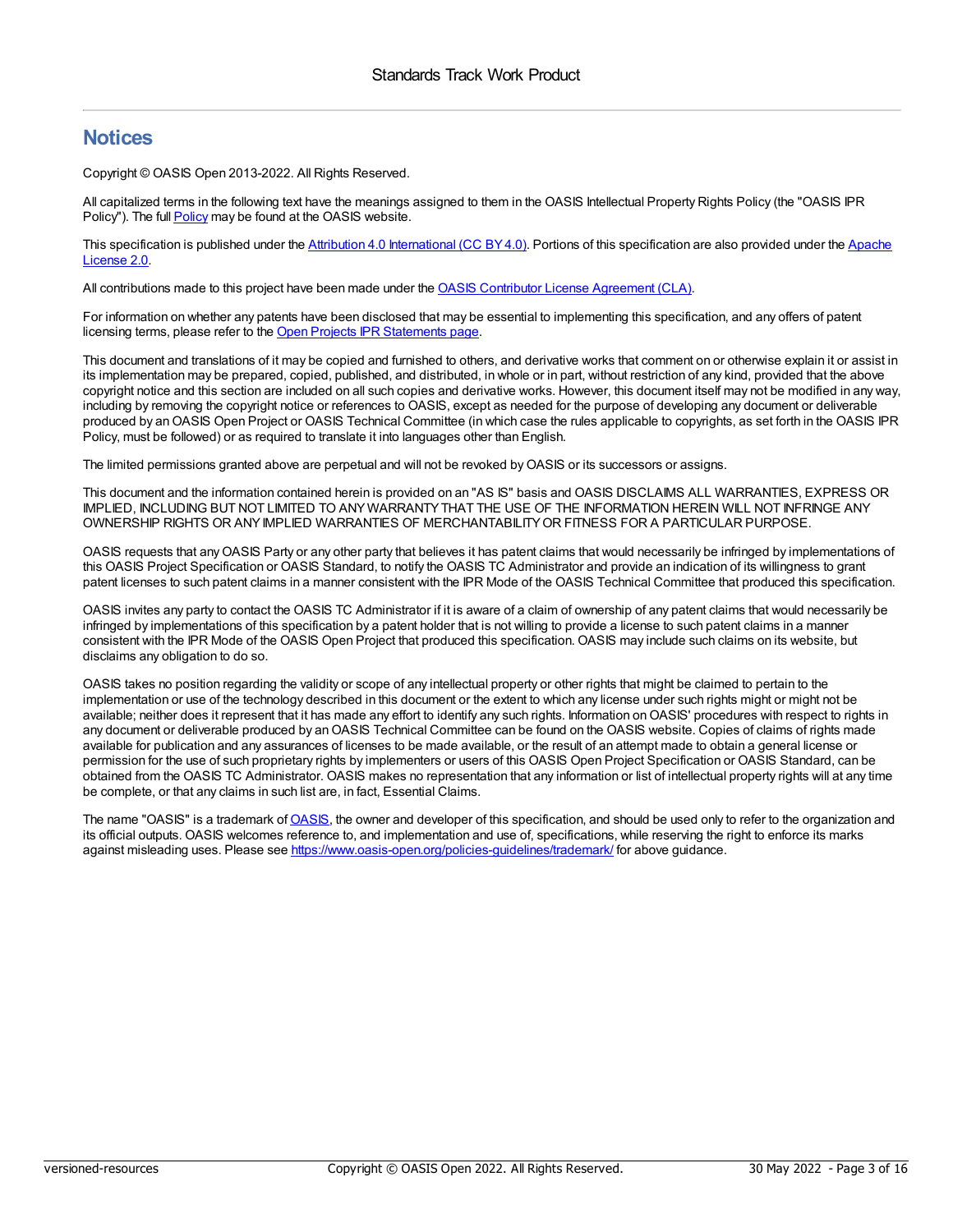# **Table of Contents**

- 1. [Introduction](#page-4-0)
	- 1.1 [Typographical](#page-4-1) Conventions and Use of RFC Terms
	- 1.2 [References](#page-4-2)
		- 1.2.1 Normative [references](#page-4-3)
- 2. Concept and Version [Resources](#page-5-0)
- 3. Version [Resources](#page-6-0)
- 4. Version [Resource](#page-8-0) Shapes
- 5. Supported [Operations](#page-10-0) on Versioned Resources
- 6. [Delegated](#page-11-0) UIs
- 7. Compact [Rendering](#page-12-0)
- 8. Tracked [Resource](#page-13-0) Sets
- 9. [Conformance](#page-14-0)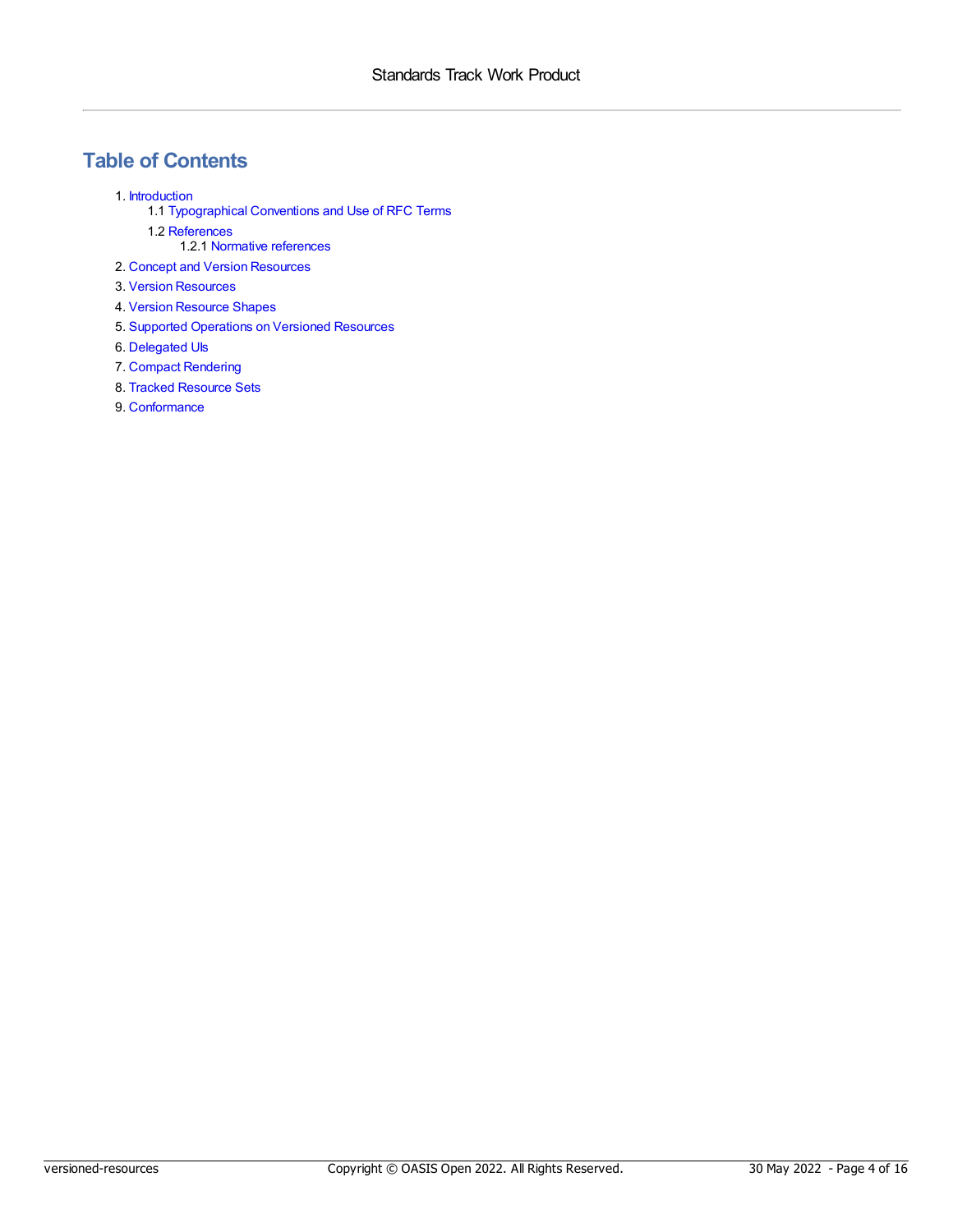### <span id="page-4-0"></span>**1. Introduction**

*This section is non-normative.*

#### <span id="page-4-1"></span>**1.1 Typographical Conventions and Use of RFC Terms**

As well as sections marked as non-normative, all authoring guidelines, diagrams, examples, and notes in this specification are non-normative. Everything else in this specification is normative.

The key words "MUST", "MUST NOT", "REQUIRED", "SHALL", "SHALL NOT", "SHOULD", "SHOULD NOT", "RECOMMENDED", "MOT RECOMMENDED", "MAY", and "**OPTIONAL**" in this specification are to be interpreted as described in [BCP](https://tools.ietf.org/html/bcp14) 14 [\[RFC2119](#page-4-4)] [\[RFC8174](#page-4-5)] when, and only when, they appear in all capitals, as shown here.

#### <span id="page-4-2"></span>**1.2 References**

#### <span id="page-4-3"></span>**1.2.1 Normative references**

#### <span id="page-4-6"></span>[LDP]

Steve Speicher; John Arwe; Ashok Malhotra. *Linked Data [Platform](https://www.w3.org/TR/ldp/) 1.0*. W3C, 26 February 2015. W3C Recommendation. URL: <https://www.w3.org/TR/ldp/>

#### <span id="page-4-4"></span>[RFC2119]

S. Bradner. *Key words for use in RFCs to Indicate [Requirement](https://www.rfc-editor.org/rfc/rfc2119) Levels*. IETF, March 1997. Best Current Practice. URL: https://www.rfc[editor.org/rfc/rfc2119](https://www.rfc-editor.org/rfc/rfc2119)

#### <span id="page-4-5"></span>[RFC8174]

B. Leiba. *Ambiguity of [Uppercase](https://www.rfc-editor.org/rfc/rfc8174) vs Lowercase in RFC 2119 Key Words*. IETF, May 2017. Best Current Practice. URL: https://www.rfc[editor.org/rfc/rfc8174](https://www.rfc-editor.org/rfc/rfc8174)

<span id="page-4-7"></span>[TRS]

Steve Speicher; Frank Budinsky; Vivek Garg; Nick Crossley. *OSLC Tracked Resource Set Version 3.0. Part 1: [Specification](https://docs.oasis-open-projects.org/oslc-op/trs/v3.0/tracked-resource-set.html)*. OASIS. URL: <https://docs.oasis-open-projects.org/oslc-op/trs/v3.0/tracked-resource-set.html>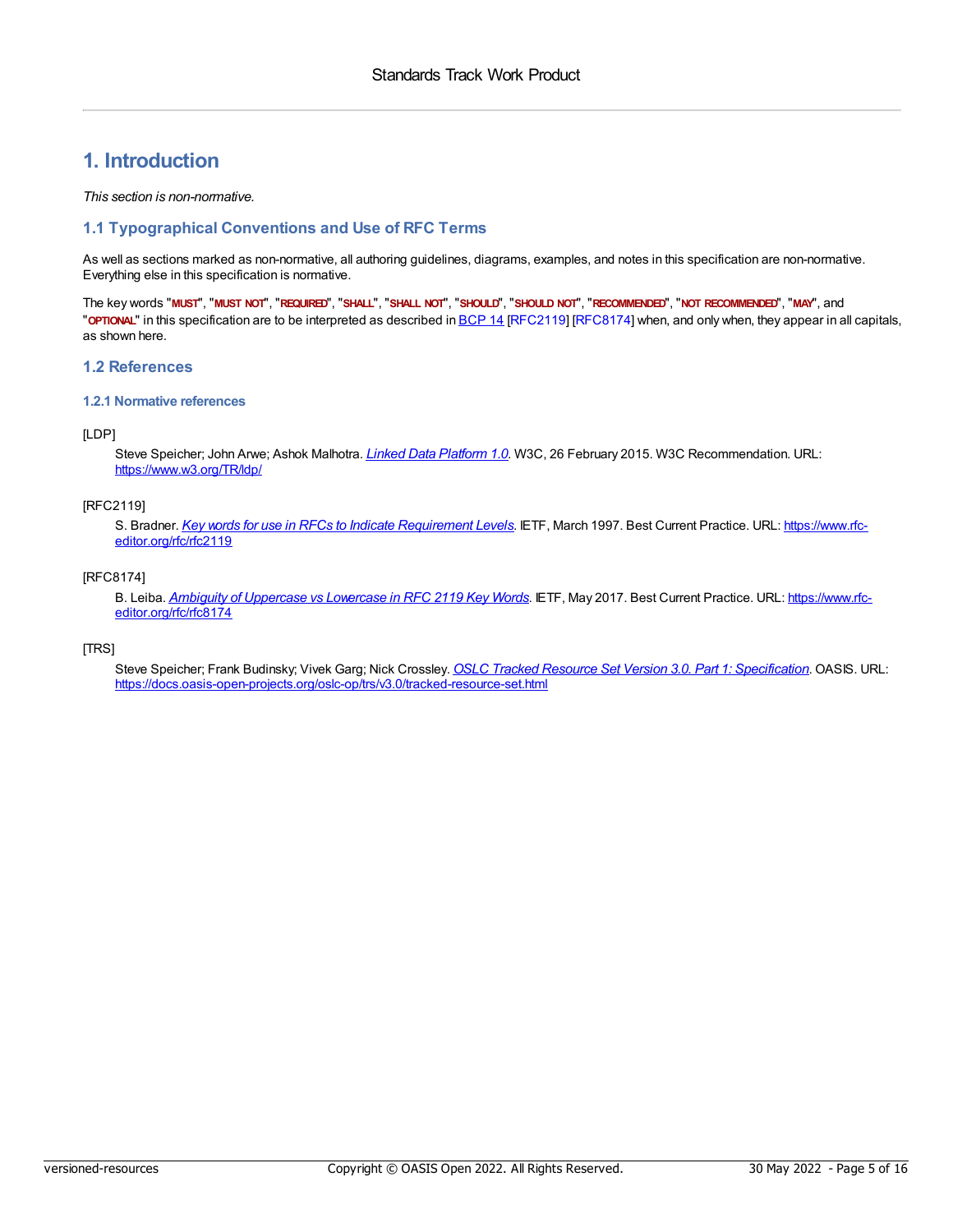### <span id="page-5-0"></span>**2. Concept and Version Resources**

#### *This section is non-normative.*

This part of the OSLC Configuration Management Specification defines the representation and behavior of versioned resources - resources that have multiple versions.

As described in **OSLC [Configuration](https://docs.oasis-open-projects.org/oslc-op/config/v1.0/ps01/oslc-config-mgt.html#concepts) Management - Concept resources**, version resources, and configuration contexts, the major "Artifacts" or "Entities" inOSLC domains are *concept resources*.

The state (including the properties) of a concept resource can vary over time, or for other reasons. A *versioned resource* is a concept resource that keeps track of different states; a *version resource* is one specific state of a versioned resource.

Versioned resources are typically used in configurations - where they are often called *configuration items*.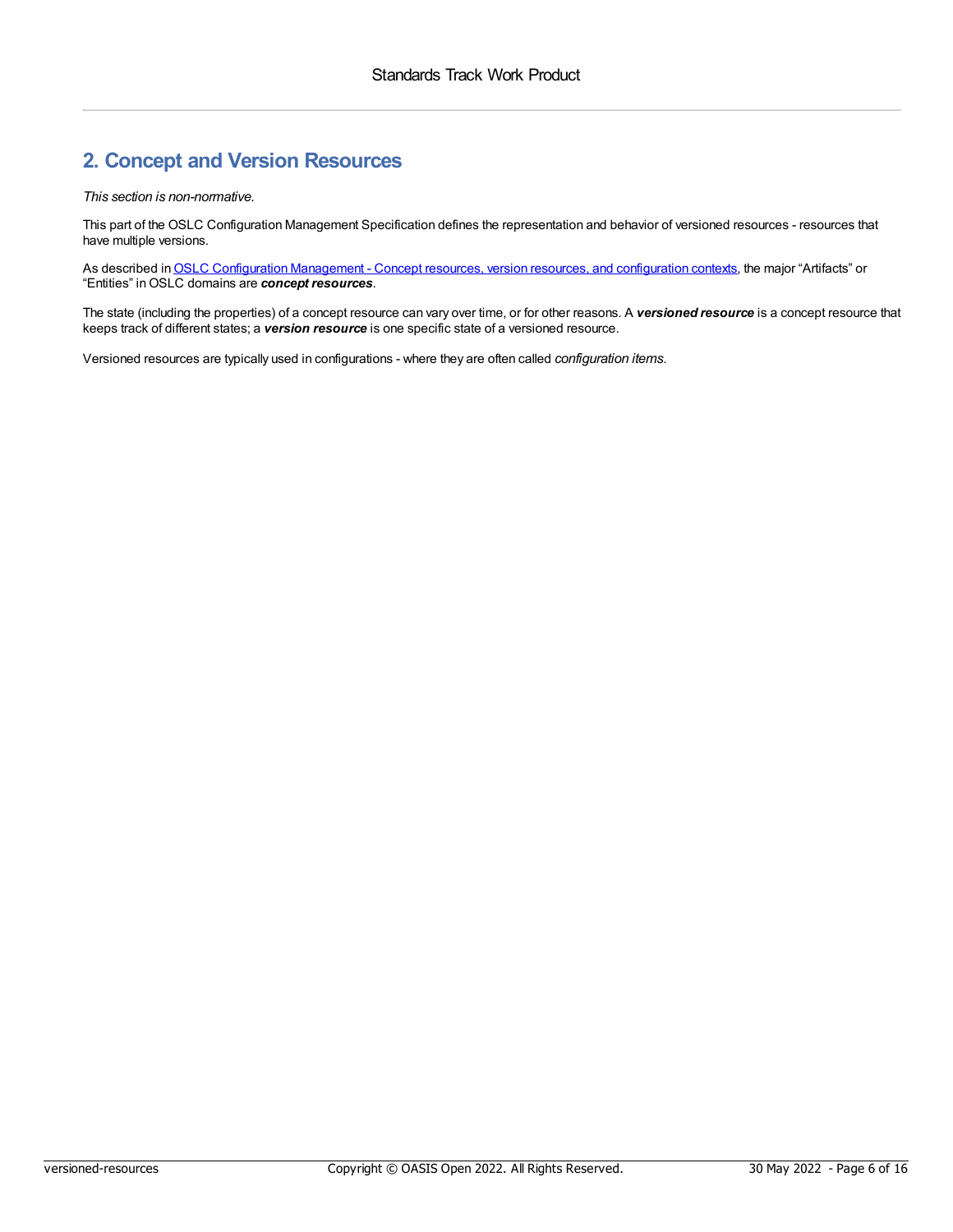### <span id="page-6-0"></span>**3. Version Resources**

<span id="page-6-1"></span>A version resource defines a particular version of the state of a concept resource. Not every past state is necessarily kept. A server **MAY**elide or discard states. [config-vr-1]

A version resource URI identifies a specific version of a concept resource with no further configuration context required.

<span id="page-6-2"></span>A version resource **MUST** have a type of **oslc\_config:VersionResource**. [config-vr-2]

<span id="page-6-3"></span>A version resource **MUST** be related to its concept resource using the **dcterms:isVersionOf** property. [config-vr-3]

<span id="page-6-4"></span>Version resources **SHOULD**be compliant with [\[LDP](#page-4-6)]. [config-vr-4]

<span id="page-6-5"></span>Version resources **SHOULD**have an **oslc\_config:versionId** property. [config-vr-5]

<span id="page-6-6"></span>Servers **MAY**provide other properties that distinguish between major changes or revisions, and minor changes or iterations. [config-vr-6]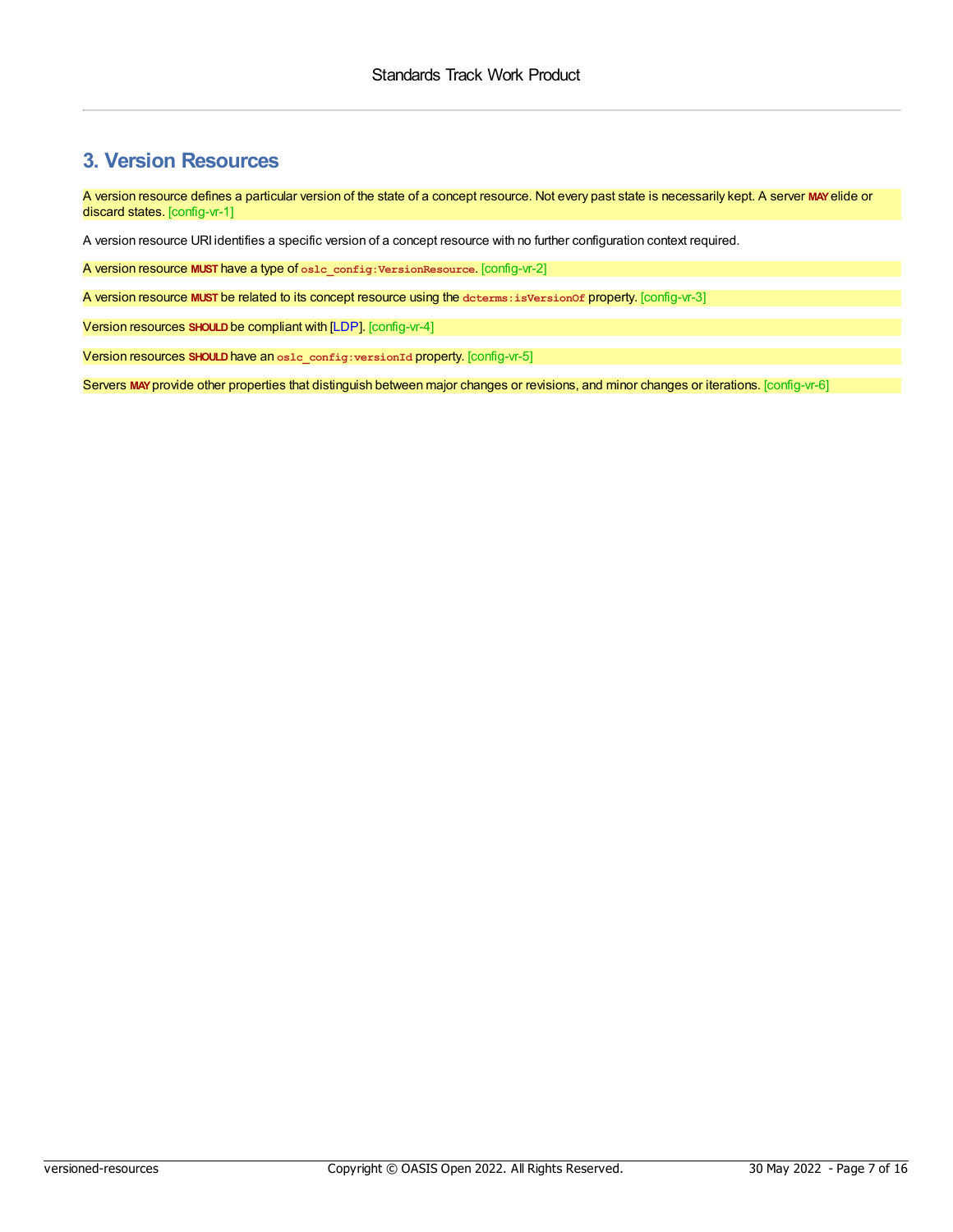### **4. Version Resource Shapes**

- **Describes: http://open-services.net/ns/config#VersionResource**
- <span id="page-7-1"></span><span id="page-7-0"></span>**Summary:** The shape of a versioned resource: all versioned resources **MUST**match this shape [config-vr-7]. Versioned resources **SHOULD** match other shapes appropriate for their types - that is, they **MAY**have additional properties and property constraints beyond those defined here [config-vr-8].

#### **VersionResource Properties**

<span id="page-7-5"></span><span id="page-7-4"></span><span id="page-7-3"></span><span id="page-7-2"></span>

| <b>Prefixed Name</b>   | <b>Occurs</b>        | <b>Read-only</b> | <b>Value-type</b> | <b>Representation Range</b> |                              | <b>Description</b>                                                                                                                                                                                                                                                          |
|------------------------|----------------------|------------------|-------------------|-----------------------------|------------------------------|-----------------------------------------------------------------------------------------------------------------------------------------------------------------------------------------------------------------------------------------------------------------------------|
| dcterms: contributor   | Zero-<br>or-<br>many | unspecified      | AnyResource       | Either                      | foaf:Agent,<br>foaf: Person  | Contributor or contributors to<br>the resource. The link target is<br>usually a foaf: Person Or<br>foaf: Agent, but could be any<br>type.                                                                                                                                   |
| dcterms: created       | Zero-<br>or-one      | true             | dateTime          | N/A                         | Unspecified                  | Timestamp of resource<br>creation. Each resource<br><b>SHOULD</b> have one instance of<br>the determs: created property<br>$[config-vr-9]$ .                                                                                                                                |
| dcterms: creator       | Zero-<br>or-<br>many | true             | AnyResource       | Either                      | foaf: Agent,<br>foaf: Person | Creator or creators of the<br>resource. The link target is<br>usually a foaf: Person Or<br>foaf: Agent, but could be any<br>type.                                                                                                                                           |
| dcterms: description   | Zero-<br>or-one      | false            | <b>XMLLiteral</b> | N/A                         | Unspecified                  | Descriptive text about the<br>resource, represented as rich<br>text in XHTML content.                                                                                                                                                                                       |
| dcterms:identifier     | Zero-<br>or-one      | true             | string            | N/A                         | Unspecified                  | A unique identifier for this<br>resource.                                                                                                                                                                                                                                   |
| dcterms:isVersionOf    | Exactly-<br>one      | unspecified      | Resource          | Reference                   | Unspecified                  | The concept resource of which<br>this resource is a version. The<br>subject of this property MUST be<br>the version resource URI<br>$[config-vr-10]$ .                                                                                                                      |
| dcterms: modified      | Zero-<br>or-one      | true             | dateTime          | N/A                         | Unspecified                  | Timestamp of latest resource<br>modification. Each resource<br><b>SHOULD</b> have one instance of<br>the dcterms: modified property<br>$[config-vr-11]$ .                                                                                                                   |
| dcterms: subject       | Zero-<br>or-<br>many | unspecified      | string            | N/A                         | Unspecified                  | Tag or keyword for a resource.<br>Each occurrence of a<br>dcterms: subject property<br>denotes an additional tag for<br>the resource. Tags on<br>versioned resources SHOULD be<br>modifiable even if the resource<br>is otherwise immutable<br>(checked in) [config-vr-12]. |
| dcterms:title          | Zero-<br>or-one      | false            | <b>XMLLiteral</b> | N/A                         | Unspecified                  | Title of the resource,<br>represented as rich text in<br>XHTML content.                                                                                                                                                                                                     |
| oslc config: committed | Zero-<br>or-one      | true             | dateTime          | N/A                         | Unspecified                  | Date and time this version<br>resource was checked in.<br>Absent for mutable (checked<br>out) versions.                                                                                                                                                                     |
| oslc config: committer | Zero-<br>or-<br>many | true             | AnyResource       | Either                      | foaf: Agent,<br>foaf: Person | The entity that checked in this<br>version.                                                                                                                                                                                                                                 |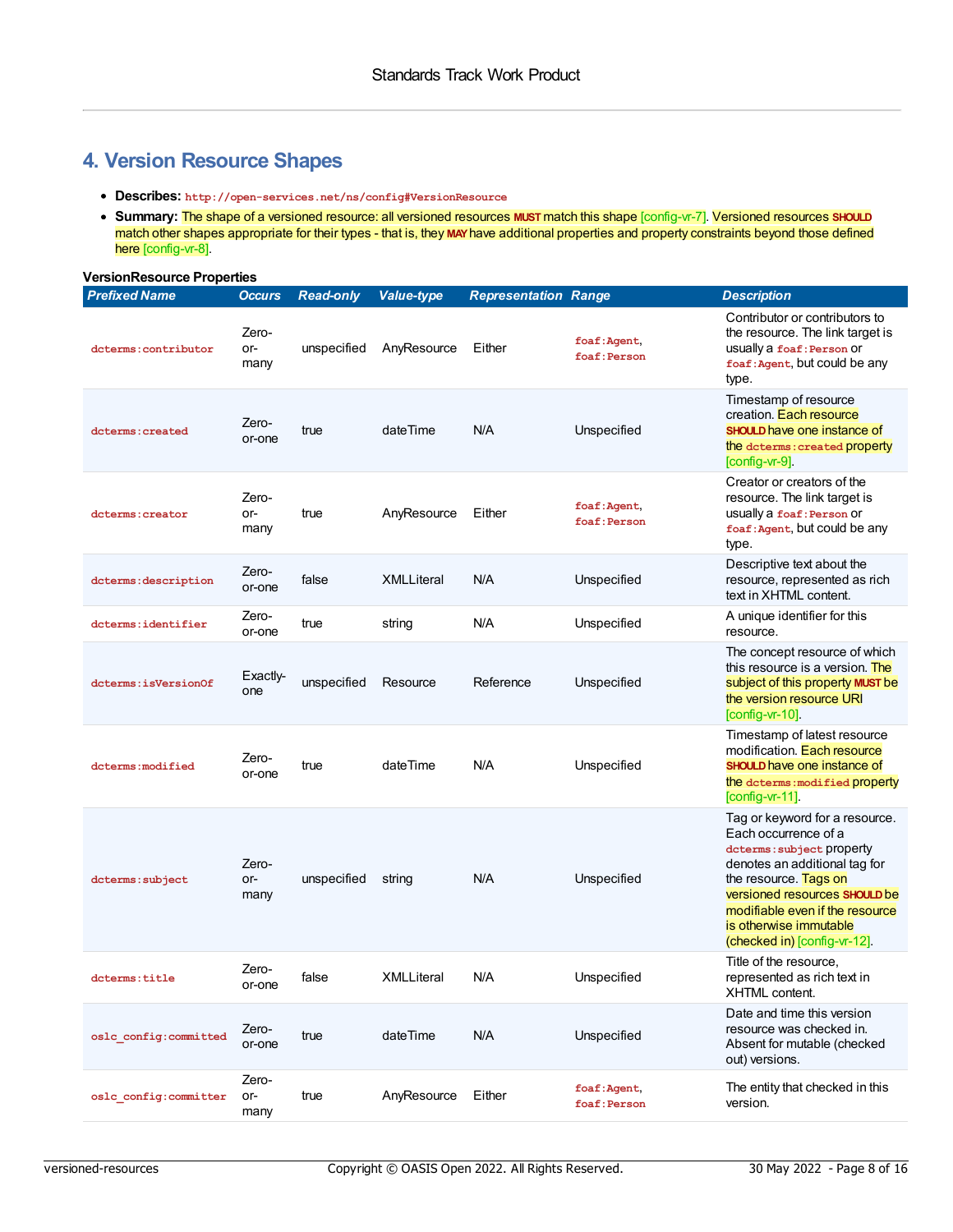### <span id="page-8-3"></span><span id="page-8-2"></span><span id="page-8-1"></span>Standards Track Work Product

<span id="page-8-0"></span>

| <b>Prefixed Name</b>   | <b>Occurs</b>        | <b>Read-only</b> | <b>Value-type</b> | <b>Representation Range</b> |                             | <b>Description</b>                                                                                                                                                                                                                                                                                                                                                                                                                                                                                                                                |
|------------------------|----------------------|------------------|-------------------|-----------------------------|-----------------------------|---------------------------------------------------------------------------------------------------------------------------------------------------------------------------------------------------------------------------------------------------------------------------------------------------------------------------------------------------------------------------------------------------------------------------------------------------------------------------------------------------------------------------------------------------|
| oslc config: component | Zero-<br>or-one      | unspecified      | Resource          | Reference                   | oslc config: Component      | The component to which this<br>version belongs. Configuration<br>Management servers SHOULD<br>indicate the owning component<br>for each version resource using<br>either this property, or using the<br>membership relationship from<br>the component LDPC [config-<br>$vr - 13$ ].                                                                                                                                                                                                                                                               |
| oslc config: versionId | Zero-<br>or-<br>many | unspecified      | string            | N/A                         | Unspecified                 | A short human-readable<br>identifier for the version of a<br>resource. All versioned<br>resources SHOULD have this<br>property; where the property is<br>present, this identifier MUST be<br>unique amongst all currently<br>existing versions of the same<br>concept resource. The subject<br>of this property SHOULD be the<br>concept resource URI [config-<br>$vr-14$ ].                                                                                                                                                                      |
| oslc:archived          | Zero-<br>or-one      | unspecified      | boolean           | N/A                         | Unspecified                 | Indicates whether the subject<br>has been marked as archived,<br>no longer an active resource.                                                                                                                                                                                                                                                                                                                                                                                                                                                    |
| oslc:instanceShape     | Zero-<br>or-one      | true             | Resource          | Either                      | oslc:ResourceShape          | The URI of a Resource Shape<br>that describes the possible<br>properties, occurrence, value<br>types, allowed values and<br>labels. This shape information<br>is useful in displaying the<br>subject resource as well as<br>guiding clients in performing<br>modifications. Instance shapes<br>may be specific to the<br>authenticated user associated<br>with the request that retrieved<br>the resource, the current state<br>of the resource, and other<br>factors, so instance shapes<br><b>SHOULD NOT be cached [config-</b><br>$vr - 15$ ]. |
| oslc:modifiedBy        | Zero-<br>or-<br>many | true             | AnyResource       | Either                      | foaf:Agent,<br>foaf: Person | The entity that most recently<br>modified the subject resource.<br>The link target is usually a<br>foaf: Person Of foaf: Agent,<br>but could be any type.                                                                                                                                                                                                                                                                                                                                                                                         |
| oslc:serviceProvider   | Zero-<br>or-<br>many | true             | Resource          | Reference                   | oslc:ServiceProvider        | A link to the resource's OSLC<br>Service Provider. If the subject<br>resource is available from an<br>application that implements<br>multiple domain specifications,<br>there can be multiple values for<br>this property.                                                                                                                                                                                                                                                                                                                        |
| oslc:shortId           | Zero-<br>or-one      | unspecified      | string            | N/A                         | Unspecified                 | A short and human-readable<br>identifier for the resource, such<br>as a number.                                                                                                                                                                                                                                                                                                                                                                                                                                                                   |
| oslc:shortTitle        | Zero-<br>or-one      | unspecified      | XMLLiteral        | N/A                         | Unspecified                 | A short title for the resource,<br>represented as rich text in<br>XHTML content.                                                                                                                                                                                                                                                                                                                                                                                                                                                                  |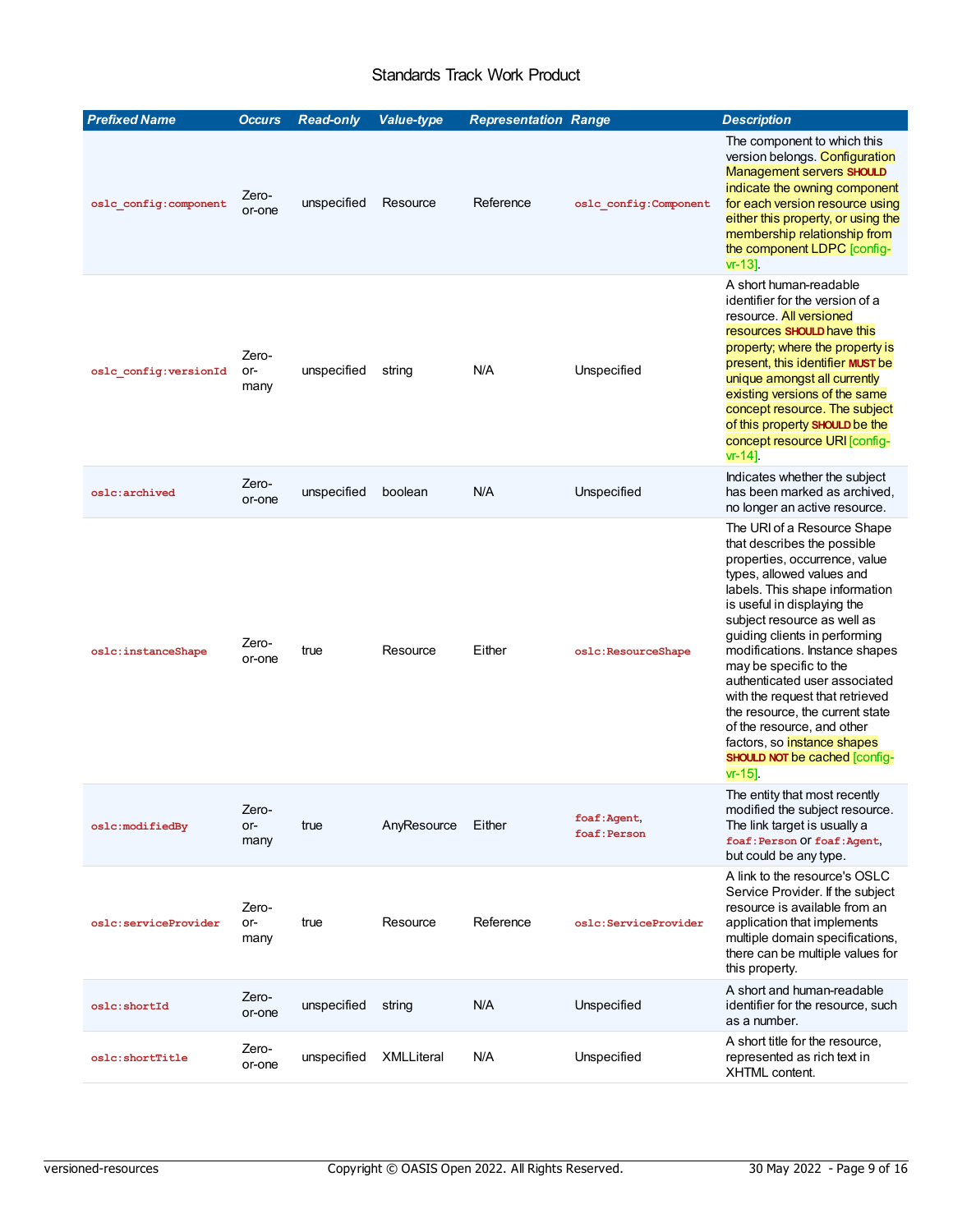### <span id="page-9-3"></span><span id="page-9-2"></span><span id="page-9-1"></span><span id="page-9-0"></span>Standards Track Work Product

| <b>Prefixed Name</b> | <b>Occurs</b>        | <b>Read-only</b> | <b>Value-type</b> | <b>Representation Range</b> |             | <b>Description</b>                                                                                                                                                                                                                                                                                                                                                                                                                                                       |
|----------------------|----------------------|------------------|-------------------|-----------------------------|-------------|--------------------------------------------------------------------------------------------------------------------------------------------------------------------------------------------------------------------------------------------------------------------------------------------------------------------------------------------------------------------------------------------------------------------------------------------------------------------------|
| prov:wasDerivedFrom  | Zero-<br>or-<br>many | unspecified      | Resource          | Reference                   | Unspecified | A resource from which this<br>version was derived. This is<br>likely to reference a different<br>concept resource; use of<br>prov:wasRevisionOf İS<br>recommended to indicate an<br>earlier version of the same<br>concept resource. The subject<br>of each instance of this<br>property MUST be the concept<br>resource URI; the object can be<br>a version resource URI, or a<br>concept resource URI (possibly<br>for a non-versioned resource)<br>$[config-vr-16]$ . |
| prov:wasRevisionOf   | Zero-<br>or-<br>many | unspecified      | Resource          | Reference                   | Unspecified | A resource from which this<br>version was derived. This is<br>likely to reference an earlier<br>version of the same concept<br>resource; use of<br>prov: wasDerivedFrom iS<br>recommended to indicate an<br>earlier version of a different<br>concept resource. The subject<br>of each instance of this<br>property MUST be the concept<br>resource URI; the object is<br>likely to be a version resource<br>URI [config-vr-17].                                         |
| rdf:type             | One-or-<br>many      | unspecified      | Resource          | Reference                   | rdfs:Class  | A resource type URI. One of<br>the type properties MUST have<br>the version resource URI as the<br>subject, and <b>MUST</b> have a<br>resource type of<br>oslc config: VersionResource<br>[config-vr-18]. Other types for<br>the concept resource of which<br>this is a version SHOULD use the<br>concept resource URI as the<br>subject [config-vr-19].                                                                                                                 |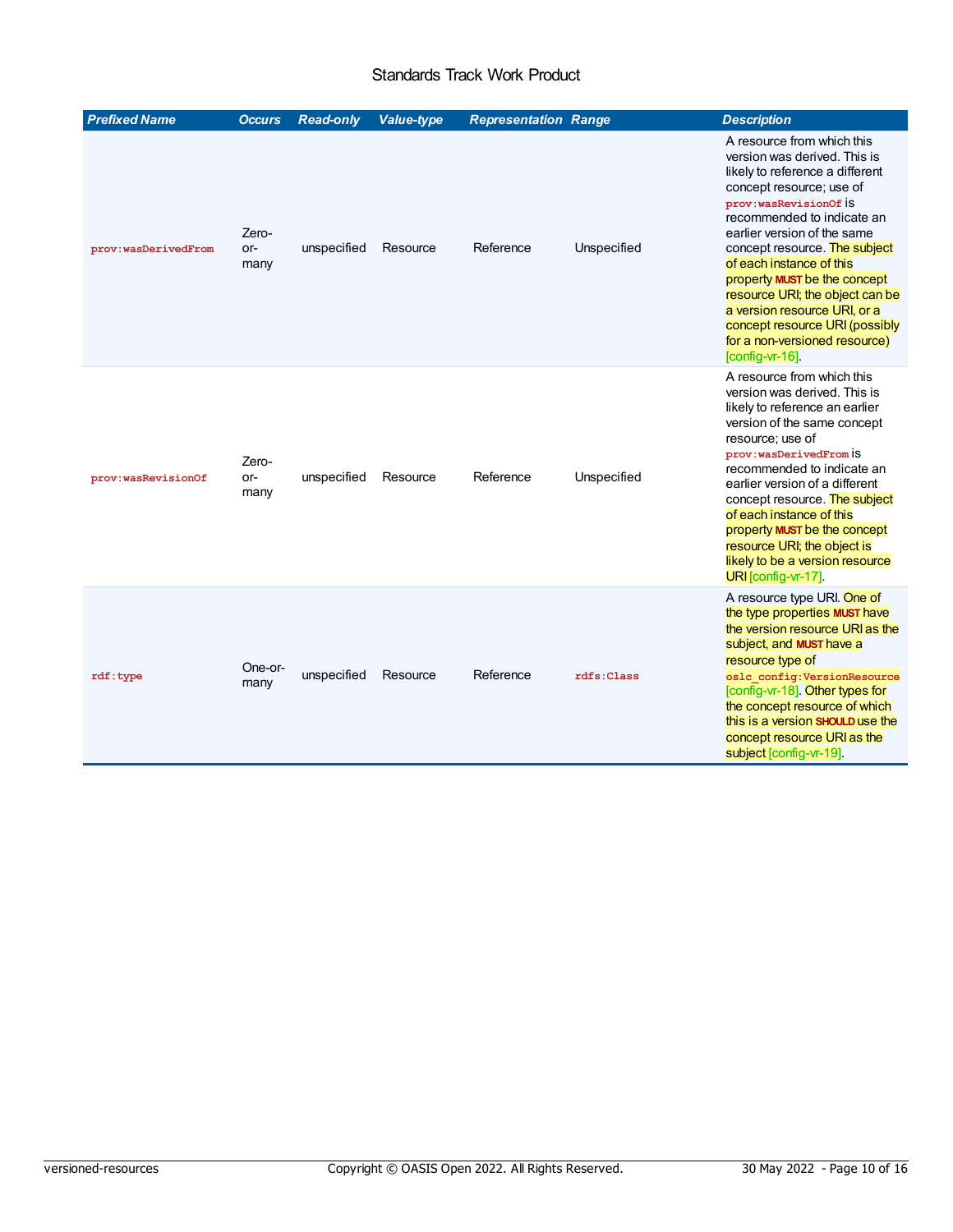### <span id="page-10-0"></span>**5. Supported Operations on Versioned Resources**

<span id="page-10-1"></span>A versioned resource server **MUST** support the following operations on version resources: [config-vr-20]

- HEAD: Retrieve information about a specific version resource.
- GET: Retrieve the state of a specific version resource.
- OPTIONS: Get information about the available operations on a version resource.

<span id="page-10-2"></span>A versioned resource server **MAY**support the following operations on version resources: [config-vr-21]

- <span id="page-10-3"></span>PUT: Update the state of a specific version resource; this operation **MAY**succeed by creating a new version, or **MAY**succeed without creating a new version for servers that offer version resources with mutable state. A PUT operation on a version resource **MAY**fail, since version resources may be immutable, or have many immutable properties. [config-vr-22]
- <span id="page-10-4"></span>• DELETE: Delete the specified version resource. Deletion of immutable versions, or versions used in configurations, MAY fail or MAY require specific privileges. [config-vr-23]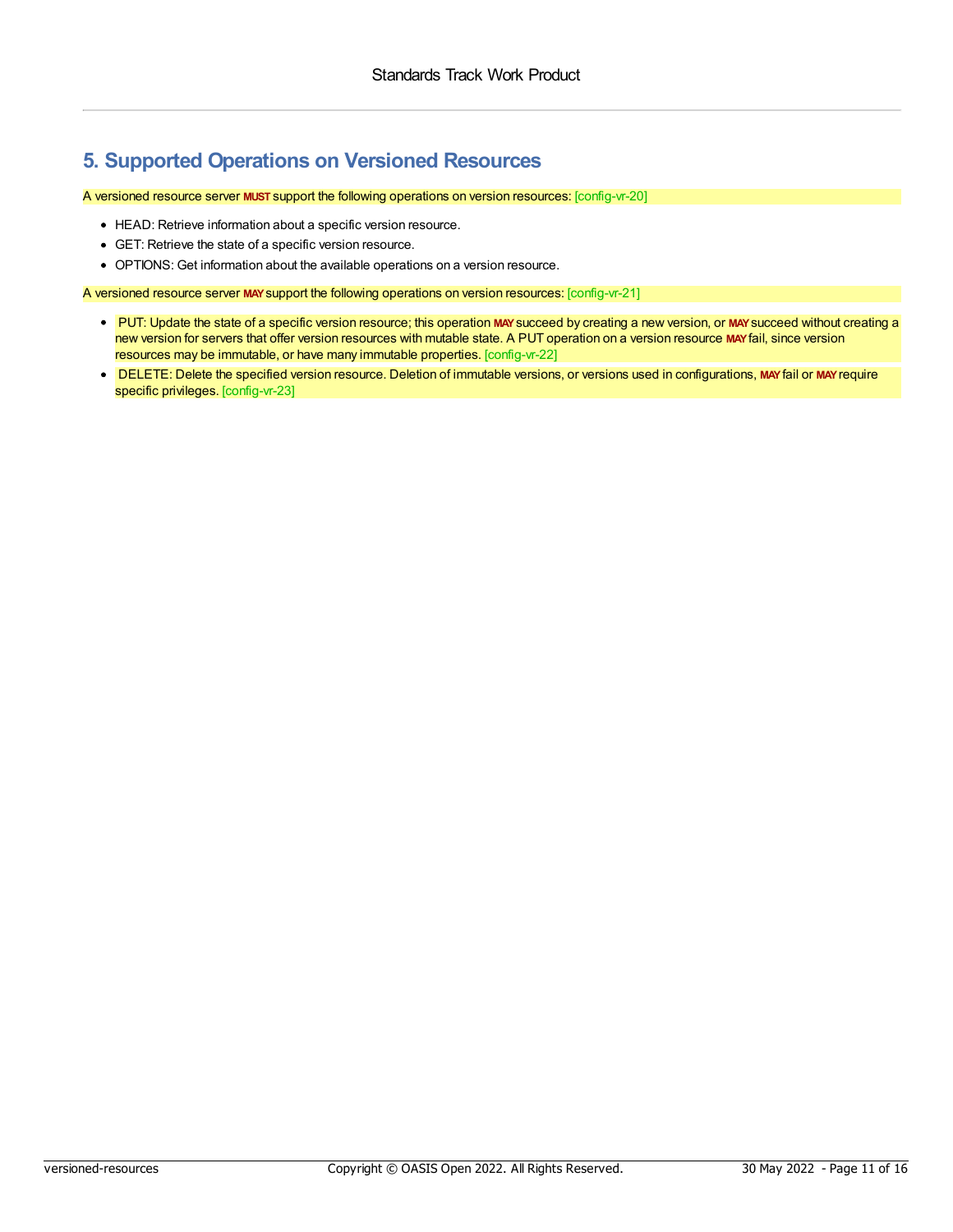# <span id="page-11-0"></span>**6. Delegated UIs**

<span id="page-11-1"></span>A versioned resource server **MAY**provide delegated user interface dialogs for creation of new concept resources or new version resources. [configvr-24]

<span id="page-11-2"></span>A versioned resource server **SHOULD**provide delegated user interface dialogs for selection of concept resources. A versioned resource server **MAY** provide delegated user interface dialogs for selection of version resources, but such selection is typically performed in a configuration context to find the appropriate version. [config-vr-25]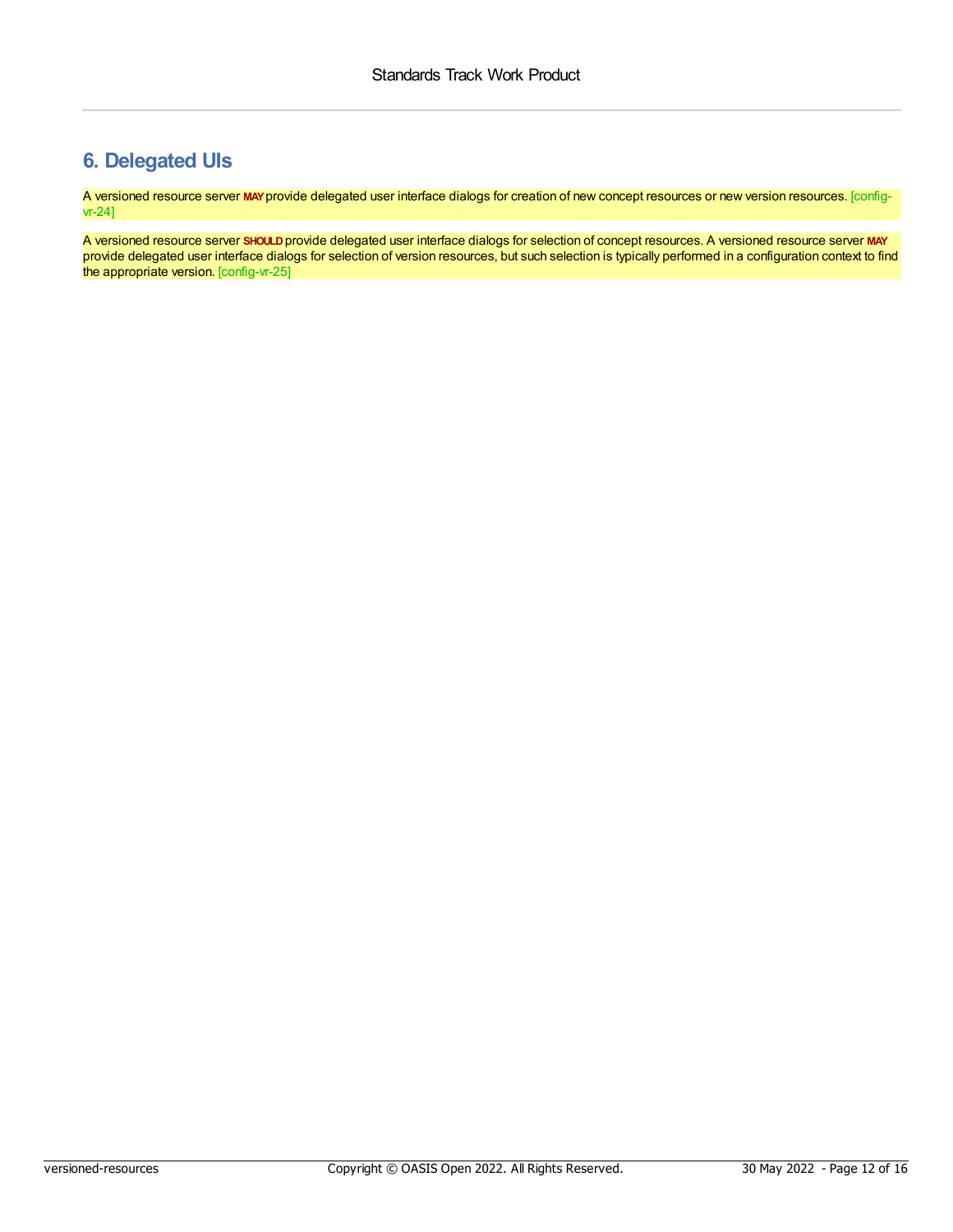# <span id="page-12-0"></span>**7. Compact Rendering**

<span id="page-12-1"></span>A versioned resource server **SHOULD**implement compact rendering, both for concept resources and version resources. See Compact [Rendering](https://docs.oasis-open-projects.org/oslc-op/config/v1.0/ps01/config-resources.html#compact) for the handling of configuration context in such rendering. [config-vr-26]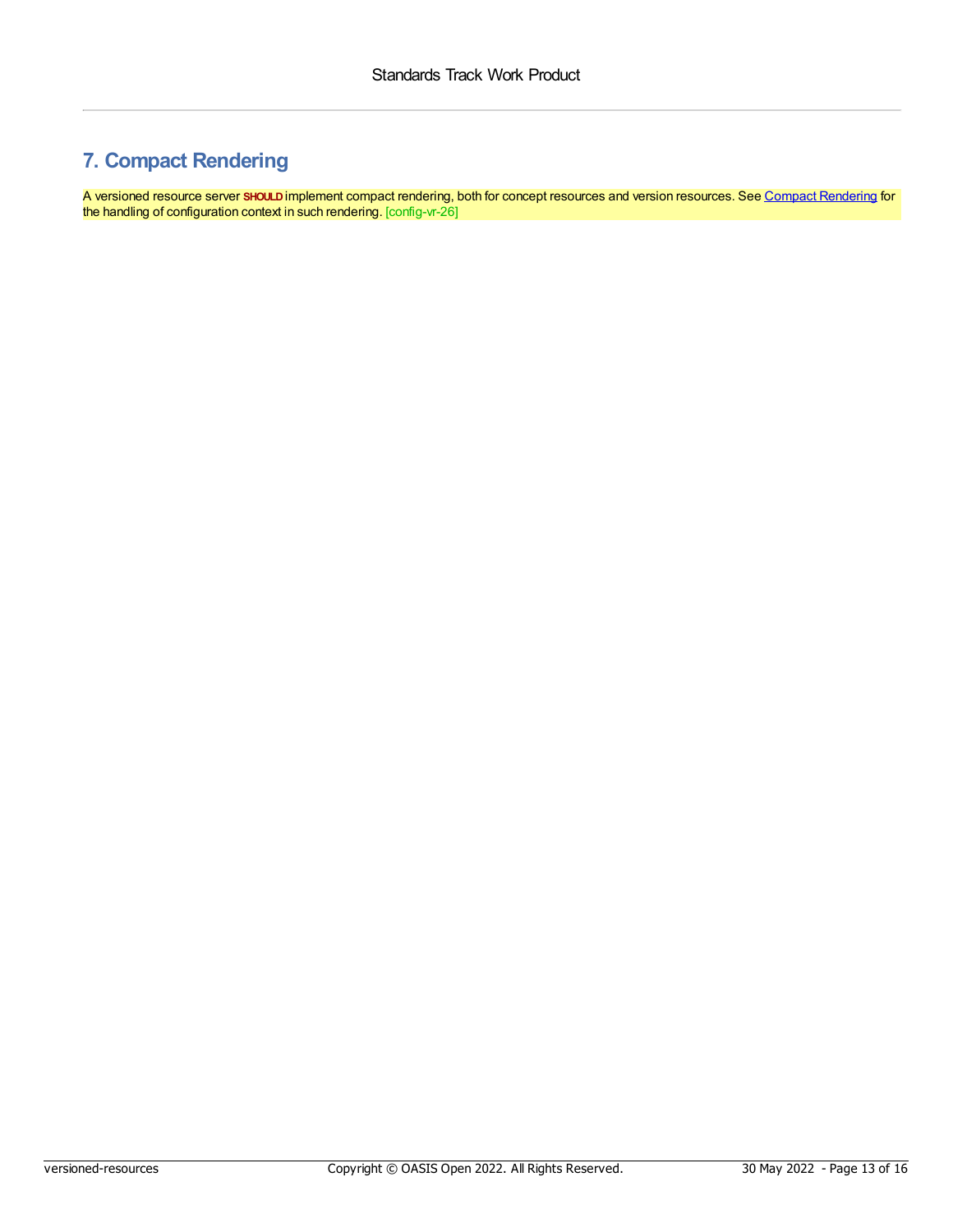# <span id="page-13-0"></span>**8. Tracked Resource Sets**

<span id="page-13-1"></span>A versioned resource server **MAY**publish version resources in a Tracked Resource Set; the URIs in the base and change log **MUST** be the version resource URIs, not the concept resource URIs. All Tracked Resource Sets for version resources **MUST** be compliant with [\[TRS](#page-4-7)]. [config-vr-27]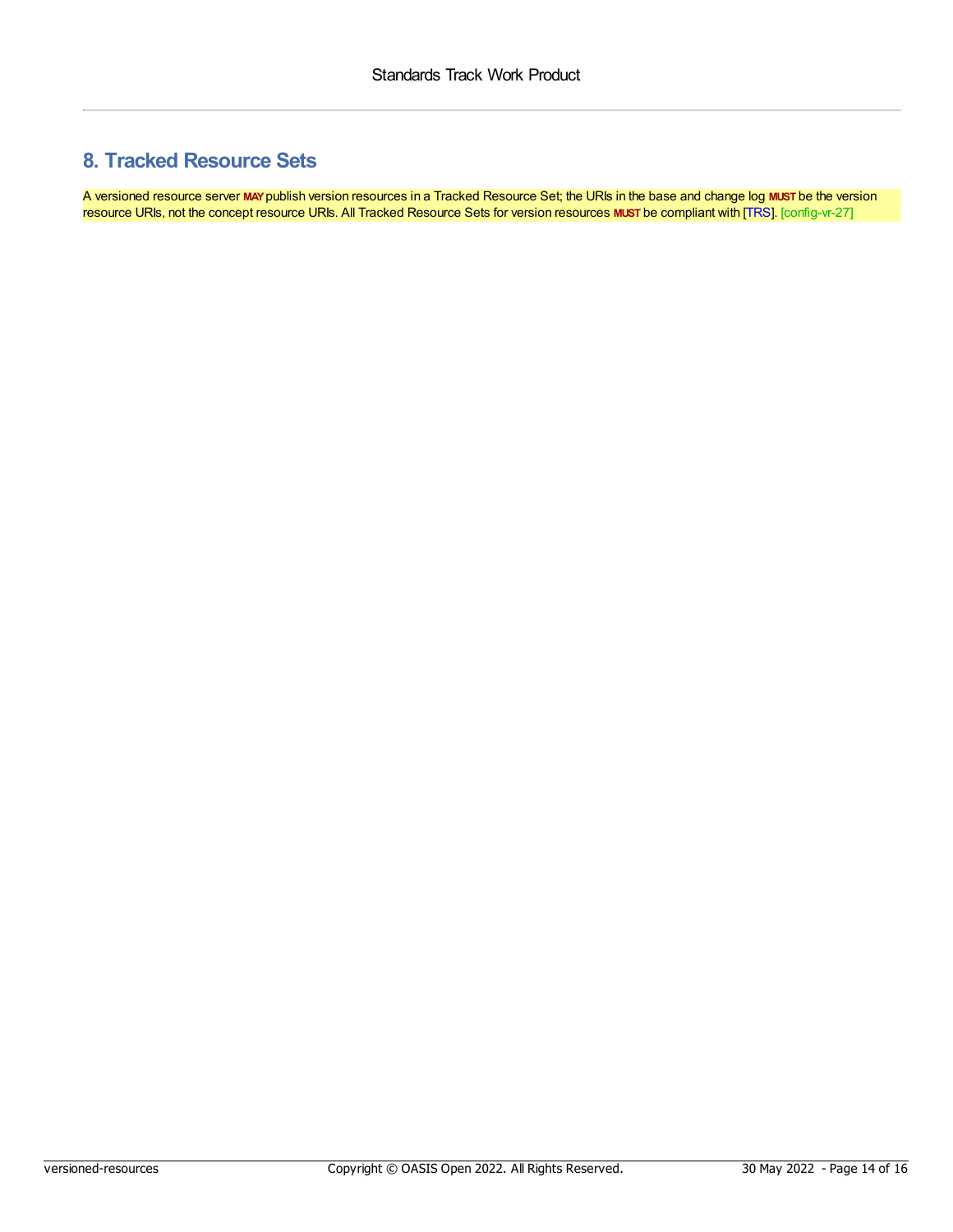# <span id="page-14-0"></span>**9. Conformance**

Implementations of this specification need to satisfy the following conformance clauses.

| <b>Clause</b><br><b>Number</b> | Requirement                                                                                                                                                                                                                                                                                                                                               |
|--------------------------------|-----------------------------------------------------------------------------------------------------------------------------------------------------------------------------------------------------------------------------------------------------------------------------------------------------------------------------------------------------------|
| config-<br>$vr-1$              | A version resource defines a particular version of the state of a concept resource. Not every past state is necessarily kept. A<br>server MAY elide or discard states.                                                                                                                                                                                    |
| config-<br>$vr-2$              | A version resource MUST have a type of oslc_config: VersionResource.                                                                                                                                                                                                                                                                                      |
| config-<br>$vr-3$              | A version resource MUST be related to its concept resource using the determs: is VersionOf property.                                                                                                                                                                                                                                                      |
| config-<br>$vr-4$              | Version resources <b>SHOULD</b> be compliant with [LDP].                                                                                                                                                                                                                                                                                                  |
| config-<br>$vr-5$              | Version resources SHOULD have an oslc_config: versionId property.                                                                                                                                                                                                                                                                                         |
| config-<br>$vr-6$              | Servers MAY provide other properties that distinguish between major changes or revisions, and minor changes or iterations.                                                                                                                                                                                                                                |
| config-<br>$vr - 7$            | The shape of a versioned resource: all versioned resources <b>MUST</b> match this shape                                                                                                                                                                                                                                                                   |
| config-<br>$vr-8$              | Versioned resources SHOULD match other shapes appropriate for their types - that is, they MAY have additional properties and<br>property constraints beyond those defined here                                                                                                                                                                            |
| config-<br>$vr-9$              | Each resource SHOULD have one instance of the determs: created property                                                                                                                                                                                                                                                                                   |
| config-<br>$vr-10$             | The subject of this property MUST be the version resource URI                                                                                                                                                                                                                                                                                             |
| config-<br>$vr-11$             | Each resource SHOULD have one instance of the determs: modified property                                                                                                                                                                                                                                                                                  |
| config-<br>$vr-12$             | Tags on versioned resources SHOULD be modifiable even if the resource is otherwise immutable (checked in)                                                                                                                                                                                                                                                 |
| config-<br>$vr-13$             | Configuration Management servers SHOULD indicate the owning component for each version resource using either this property,<br>or using the membership relationship from the component LDPC                                                                                                                                                               |
| config-<br>$vr-14$             | All versioned resources <i>SHOULD</i> have this property; where the property is present, this identifier <b>MUST</b> be unique amongst all<br>currently existing versions of the same concept resource. The subject of this property SHOULD be the concept resource URI                                                                                   |
| config-<br>$vr-15$             | instance shapes SHOULD NOT be cached                                                                                                                                                                                                                                                                                                                      |
| config-<br>$vr-16$             | The subject of each instance of this property MUST be the concept resource URI; the object can be a version resource URI, or a<br>concept resource URI (possibly for a non-versioned resource)                                                                                                                                                            |
| config-<br>$vr-17$             | The subject of each instance of this property MUST be the concept resource URI; the object is likely to be a version resource URI                                                                                                                                                                                                                         |
| config-<br>$vr-18$             | One of the type properties MUST have the version resource URI as the subject, and MUST have a resource type of<br>oslc config: VersionResource                                                                                                                                                                                                            |
| config-<br>$vr-19$             | Other types for the concept resource of which this is a version SHOULD use the concept resource URI as the subject                                                                                                                                                                                                                                        |
| config-<br>$vr-20$             | A versioned resource server MUST support the following operations on version resources:                                                                                                                                                                                                                                                                   |
| config-<br>$vr-21$             | A versioned resource server MAY support the following operations on version resources:                                                                                                                                                                                                                                                                    |
| config-<br>$vr-22$             | PUT: Update the state of a specific version resource; this operation MAY succeed by creating a new version, or MAY succeed<br>without creating a new version for servers that offer version resources with mutable state. A PUT operation on a version<br>resource MAY fail, since version resources may be immutable, or have many immutable properties. |
| config-<br>$vr-23$             | DELETE: Delete the specified version resource. Deletion of immutable versions, or versions used in configurations, MAY fail or<br><b>MAY</b> require specific privileges.                                                                                                                                                                                 |
| config-<br>$vr-24$             | A versioned resource server MAY provide delegated user interface dialogs for creation of new concept resources or new version<br>resources.                                                                                                                                                                                                               |
| config-<br>$-25$               | A versioned resource server SHOULD provide delegated user interface dialogs for selection of concept resources. A versioned<br>resource server MAY provide delegated user interface dialogs for selection of version resources, but such selection is typically<br>performed in a configuration context to find the appropriate version.                  |